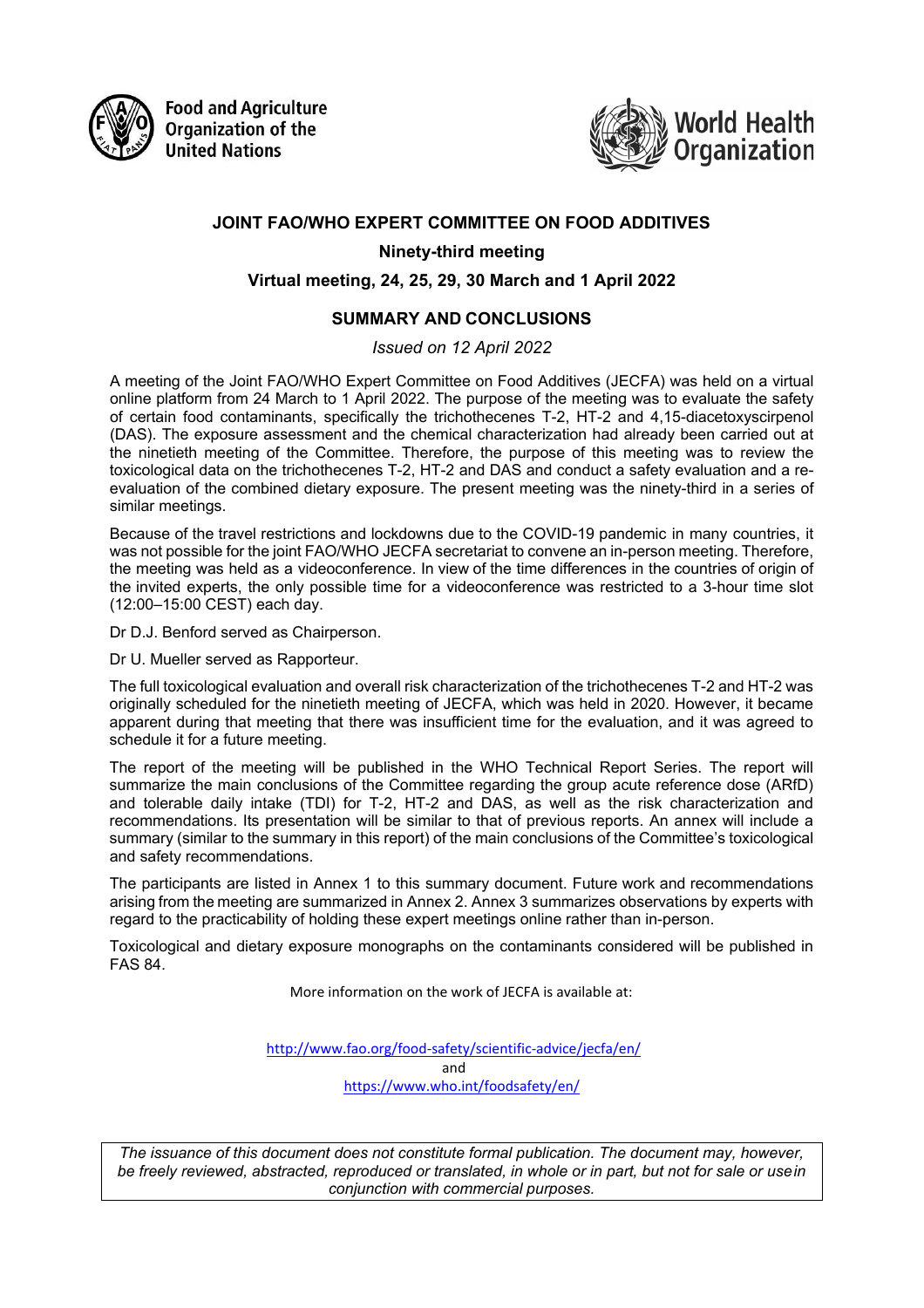#### **Toxicological and dietary exposure information and conclusions**

#### *Contaminants evaluated*

#### **dietary exposure**  At its ninetieth meeting, JECFA reviewed the information that had become available after the fifty-sixth meeting on T-2 and HT-2 concerning analytical methods, sampling, effect of processing, prevention and control, occurrence in food commodities and dietary exposure. The toxicological data were addressed at the current meeting and the combined dietary exposure was re-evaluated. Following acute and short-term intake in multiple species, T-2 exposure induces emesis, reduced feed intake, reduced body weight gain, immunotoxicity and haematotoxicity. No suitable long-term studies were identified for establishing a tolerable intake for T-2 and HT-2. Nonetheless, based on the critical effects seen in several acute and short-term studies, the Committee concluded that the safety of food contaminated with T-2 or HT-2 could be evaluated. Furthermore, as previously recommended, the current Committee considered the issue of additivity with respect to DAS exposure. In particular, the current Committee noted that additivity is supported by more recent acute toxicity data indicating that DAS exhibits similar emetic effects in mink via a similar mode of action to T-2 and HT-2, but at a lower relative potency. Additionally, there is limited evidence that DAS can be detected as a co-contaminant with T-2 and HT-2, particularly where analytical methods with low limits of detection (LODs) are used. Although the effects and proposed mechanisms elicited by other trichothecenes appear similar, the current Committee concluded that, with the exception of DAS, the evidence for grouping other trichothecenes or establishing relative potency factors, was inadequate and beyond the scope of this addendum. **Group acute reference**  Emesis is a common effect of acute trichothecene exposure in both humans and **dose (ARfD)** experimental animals. On this basis, the Committee established a group ARfD for T-2, HT-2 and DAS using the lower 95% confidence limit on the benchmark dose for a 10% response (BMDL10) of 2.6 µg/kg bw for emesis in mink following acute gavage exposure to T-2 or HT-2 as the point of departure. Based on the available evidence, the Committee decided that an uncertainty factor of 8 (2.5 for interspecies variability in toxicodynamics and 3.16 for intra-human variability in toxicodynamics) was sufficiently protective on the basis that: 1. The mechanisms for emesis in mink are likely to be similar to the mechanisms for emesis in humans (for example, activation of receptors in both the gastrointestinal tract and central nervous system). 2. The speed to onset (approximately 30 minutes) and the duration of T-2- and HT-2-induced emesis is proportional to the administered dose suggesting that it is likely to be dependent on the maximum (or peak) concentration in serum or plasma  $(C_{max})$  rather than area under the concentration–time curve. 3. The point of departure is based on a gavage study where higher C<sub>max</sub> are expected compared with equivalent dietary exposures. DAS also induces emesis in mink via a similar mode of action, but at a relatively lower potency than T-2 and HT-2. Furthermore, similar to T-2 and HT-2, DAS has also induced reduced feed intake in mice via a similar mode of action. Accordingly, the Committee established a group ARfD for T-2, HT-2 and DAS of 320 ng/kg bw (rounded down). Considering the highly comparable nature of the methods used in studies concerning the emetic effects of T-2, HT-2 and DAS in mink, the Committee recommended a relative potency factor of 0.2 for acute exposure to DAS. **Group tolerable daily intake (TDI)** The Committee concluded that the most sensitive, reliable and reproducible effects observed following repeated dietary exposure were reported in the 3-week toxicity study in juvenile pigs. This study adequately characterized the test material and background exposure to common mycotoxins detected in feed and examined critical toxicological

**Review of toxicological data on the trichothecenes T-2, HT-2 and DAS and re-evaluation of the combined**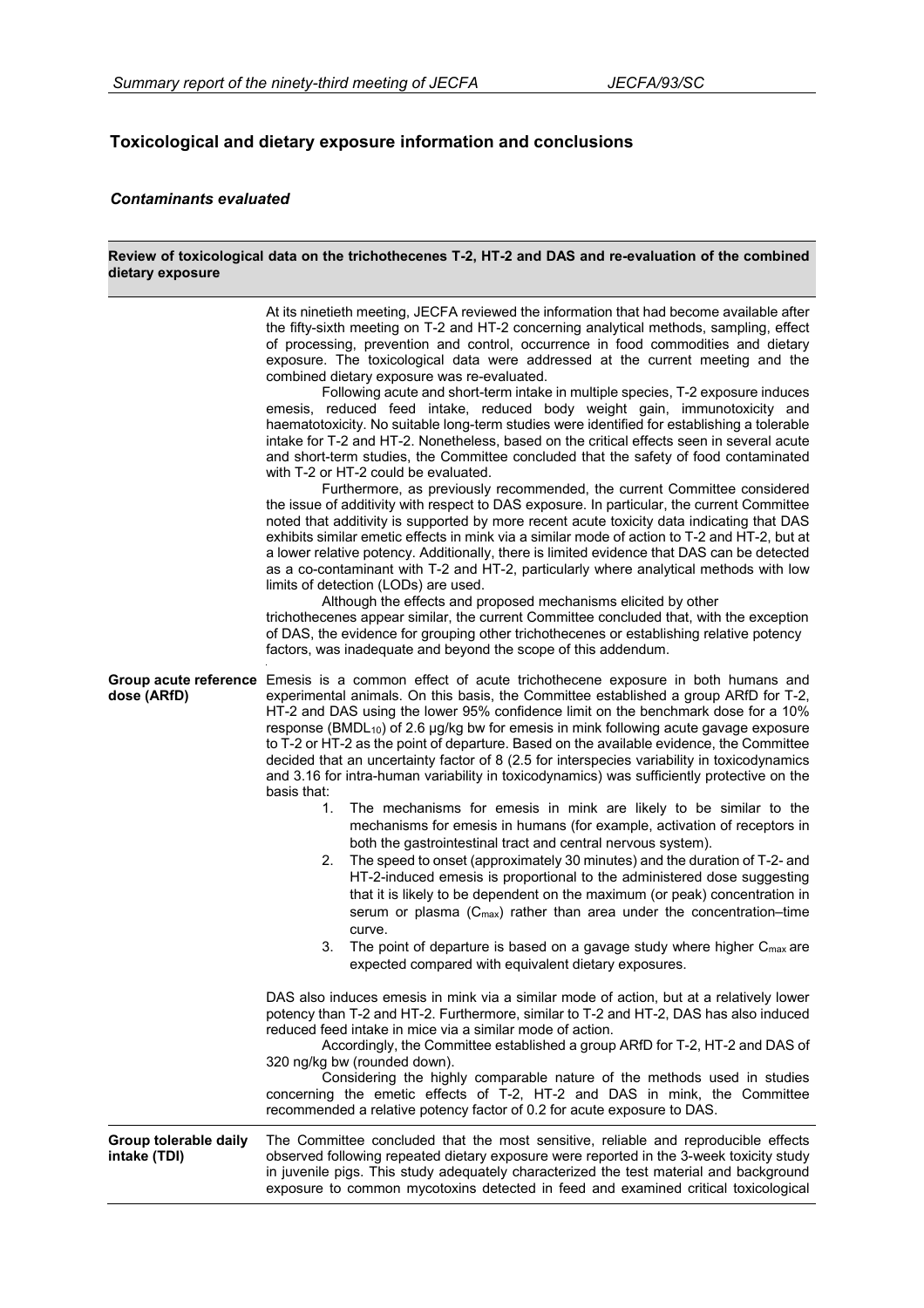|                              | Summary report of the ninety-third meeting of JECFA                                                                                                   | <i>JECFA/93/SC</i>                                                                                                                                                                                                                                                                                                                                                                                                                                                                                                                                                                                                                                                                                                                                                                                                                                                                                                                                                                                                                                                                                                                                                                                                                                                                                                                                                                                                                                                                                                                                                                                                                                                               |
|------------------------------|-------------------------------------------------------------------------------------------------------------------------------------------------------|----------------------------------------------------------------------------------------------------------------------------------------------------------------------------------------------------------------------------------------------------------------------------------------------------------------------------------------------------------------------------------------------------------------------------------------------------------------------------------------------------------------------------------------------------------------------------------------------------------------------------------------------------------------------------------------------------------------------------------------------------------------------------------------------------------------------------------------------------------------------------------------------------------------------------------------------------------------------------------------------------------------------------------------------------------------------------------------------------------------------------------------------------------------------------------------------------------------------------------------------------------------------------------------------------------------------------------------------------------------------------------------------------------------------------------------------------------------------------------------------------------------------------------------------------------------------------------------------------------------------------------------------------------------------------------|
|                              | appropriate point of departure for establishing a health-based guidance value.<br>withdrawn.<br>comparing dietary exposure to DAS with the group TDI. | effects at relatively low doses (for example, <25 µg/kg bw per day). The Committee also<br>noted that juvenile pigs have been identified previously as a species sensitive to the<br>emetic and haematotoxic effects of trichothecenes. Dose-response analysis of body<br>weights, daily body weight gain and daily feed intake was conducted and a BMDL10 of<br>1.8 µg/kg bw per day based on reduced daily body weight gain was selected as the most<br>Considering that the critical effect (i.e. nausea-induced reductions in feed intake<br>resulting in decreased body weight gain) is likely to be $C_{\text{max}}$ -dependent and given the<br>Committee's low confidence in the overall toxicological database, a composite<br>uncertainty factor of 72 was considered appropriate (eightfold as for the group ARfD;<br>threefold for extrapolation from subacute to chronic exposure and threefold for other<br>uncertainties in the database). Accordingly, the Committee established a group TDI of 25<br>ng/kg bw for T-2, HT-2 and DAS, alone or in combination. The previous group provisional<br>maximum tolerable daily intake (PMTDI <sup>1</sup> ) of 60 ng/kg bw for T-2 and HT-2, established<br>at the fifty-sixth meeting and amended at the eighty-third meeting to include DAS, was<br>Although comparative longer-term data on T-2, HT-2 and DAS are not available,<br>the Committee concluded that the relative potency factor of 0.2 is applicable for exposure<br>durations longer than acute, due to the similar critical effects observed following acute<br>and repeated oral exposures. The relative potency factor of 0.2 should be applied in |
| <b>Risk characterization</b> | Acute dietary exposure<br>evaluated at its eighty-third meeting.<br>DAS become available.                                                             | Acute dietary exposure to the sum of T-2 and HT-2 was previously evaluated at the<br>ninetieth meeting of the Committee. The highest upper bound (UB) 95th percentile<br>exposure estimate of 170 ng/kg bw was reported for infants in European countries. The<br>Committee also noted that the acute dietary exposure estimates decreased with<br>increasing age. The current Committee noted that acute exposure to DAS was not<br>There is insufficient information available to estimate combined acute exposure<br>to T-2, HT-2 and DAS. The dietary exposure estimates for T-2 and HT-2 calculated by<br>the Committee at its ninetieth meeting are below the ARfD of 320 ng/kg bw. UB estimates<br>of acute dietary exposure to the sum of T-2 and HT-2 (first tier) indicate no health concern,<br>but estimates of dietary exposure to DAS in combination with T-2 and HT-2 should be<br>carried out at a future meeting of the Committee when sufficient and suitable data on                                                                                                                                                                                                                                                                                                                                                                                                                                                                                                                                                                                                                                                                                          |
|                              | <b>Chronic dietary exposure</b><br>available.                                                                                                         | The estimates of dietary exposure to the sum of T-2 and HT-2 reviewed mainly related to<br>European and north African countries. The estimates of chronic dietary exposure to the<br>sum of T-2 and HT-2 derived from the literature for the general population for the lower<br>bound (LB) mean ranged from 0.3 to 53 ng/kg bw per day and for the LB 95th percentile<br>from 1.9 to 210 ng/kg bw per day. The Committee concluded that dietary exposure<br>estimates for the sum of T-2 and HT-2 at the mean and at the 95th percentile are higher<br>than the group TDI of 25 ng/kg bw, indicating a possible health concern. Estimates of<br>chronic dietary exposure to DAS in combination with T-2 and HT-2 should be carried out<br>at a future meeting of the Committee when sufficient and suitable data on DAS become                                                                                                                                                                                                                                                                                                                                                                                                                                                                                                                                                                                                                                                                                                                                                                                                                                                  |
| <b>Recommendations</b>       | The Committee recommended the following:<br>1.<br>in planta;<br>2.<br>3.<br>distribution of these toxins;                                             | development of analytical multi-mycotoxin methods and standards for the<br>quantification of type A trichothecenes and their various metabolites that occur<br>research on the spatial distribution of T-2 and HT-2 in agricultural commodities<br>to ensure standard sampling methods for mycotoxins are appropriate;<br>that occurrence data for T-2, HT-2 and DAS from a wider range of countries be<br>generated using analytical methods with suitably low LODs, to decrease the<br>uncertainty in dietary exposure estimates and confirm the geographical                                                                                                                                                                                                                                                                                                                                                                                                                                                                                                                                                                                                                                                                                                                                                                                                                                                                                                                                                                                                                                                                                                                  |

<span id="page-2-0"></span><sup>&</sup>lt;sup>1</sup> "Historically, JECFA has used the term 'provisional', as there is often a paucity of reliable data on the consequences of human exposure at low levels, and new data may result in a change to the tolerable level. However, as any HBGV would be revisited if new data indicated the need for a change, and as the word maximum is redundant, it is recommended that the terms 'provisional' and 'maximum' no longer be used – that is, using only the terms tolerable daily intake (TDI), tolerable weekly intake (TWI) and tolerable monthly intake (TMI), as appropriate. Tolerable intake values are expressed as an amount (often in micrograms) per kilogram of body weight, as a single value and not a range, and normally using only one significant figure". World Health Organization/International Programme on Chemical Safety (2020). Principles and methods for the risk assessment of chemicals in food. Environmental Health Criteria 240, Chapter 5 (second edition). Geneva: World Health Organization [\(https://cdn.who.int/media/docs/default](https://cdn.who.int/media/docs/default-source/food-safety/publications/chapter5-dose-response.pdf?sfvrsn=32edc2c6_5)[source/food-safety/publications/chapter5-dose-response.pdf?sfvrsn=32edc2c6\\_5\)](https://cdn.who.int/media/docs/default-source/food-safety/publications/chapter5-dose-response.pdf?sfvrsn=32edc2c6_5).

-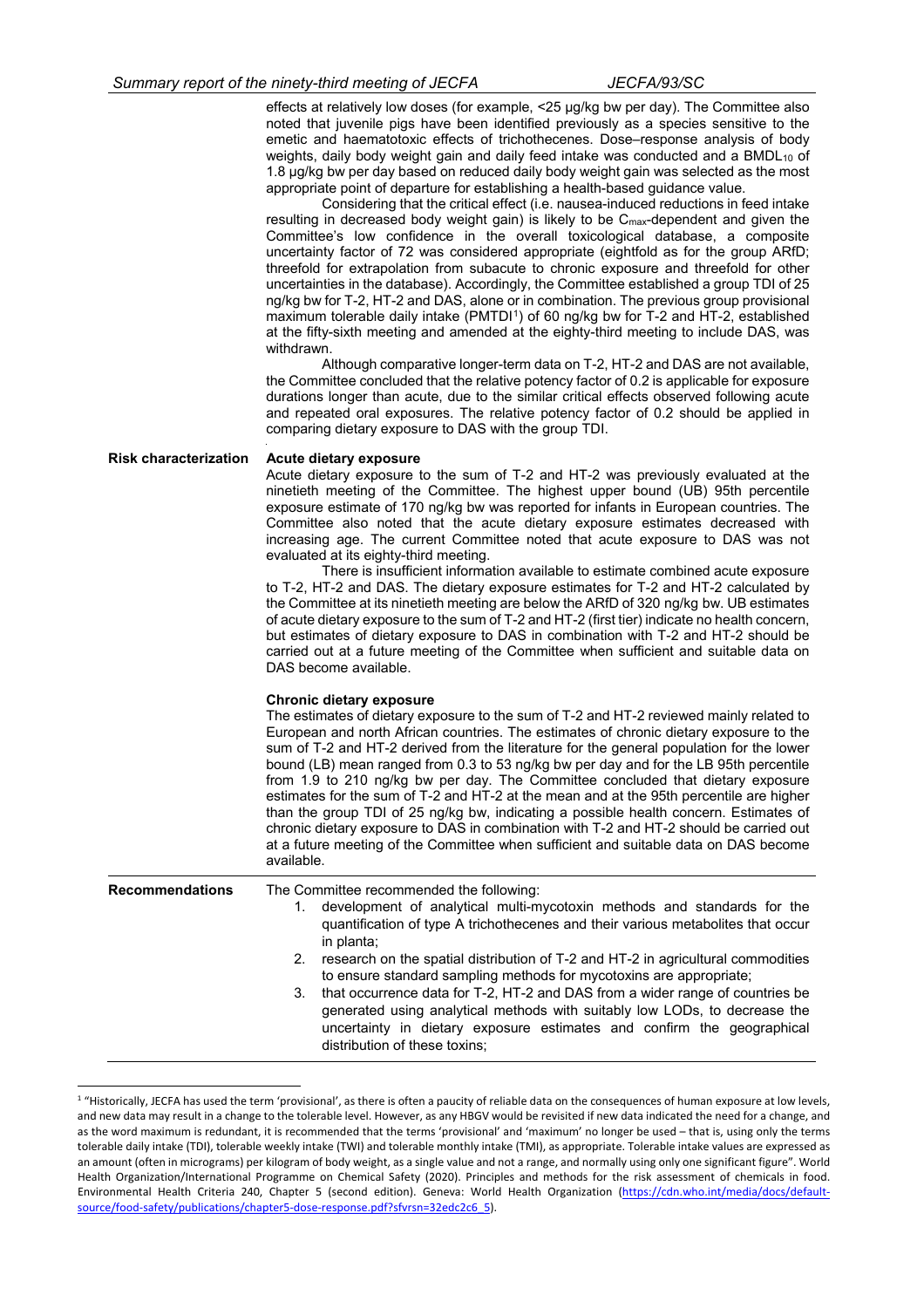- 4. conducting chronic toxicity studies of T-2, HT-2 and DAS with adequate characterization of T-2, HT-2 and DAS doses as well as the background concentrations of other related mycotoxins in the basal feed; and
- 5. additional information on the toxicity of relevant (for example, those that cooccur) mycotoxin mixtures.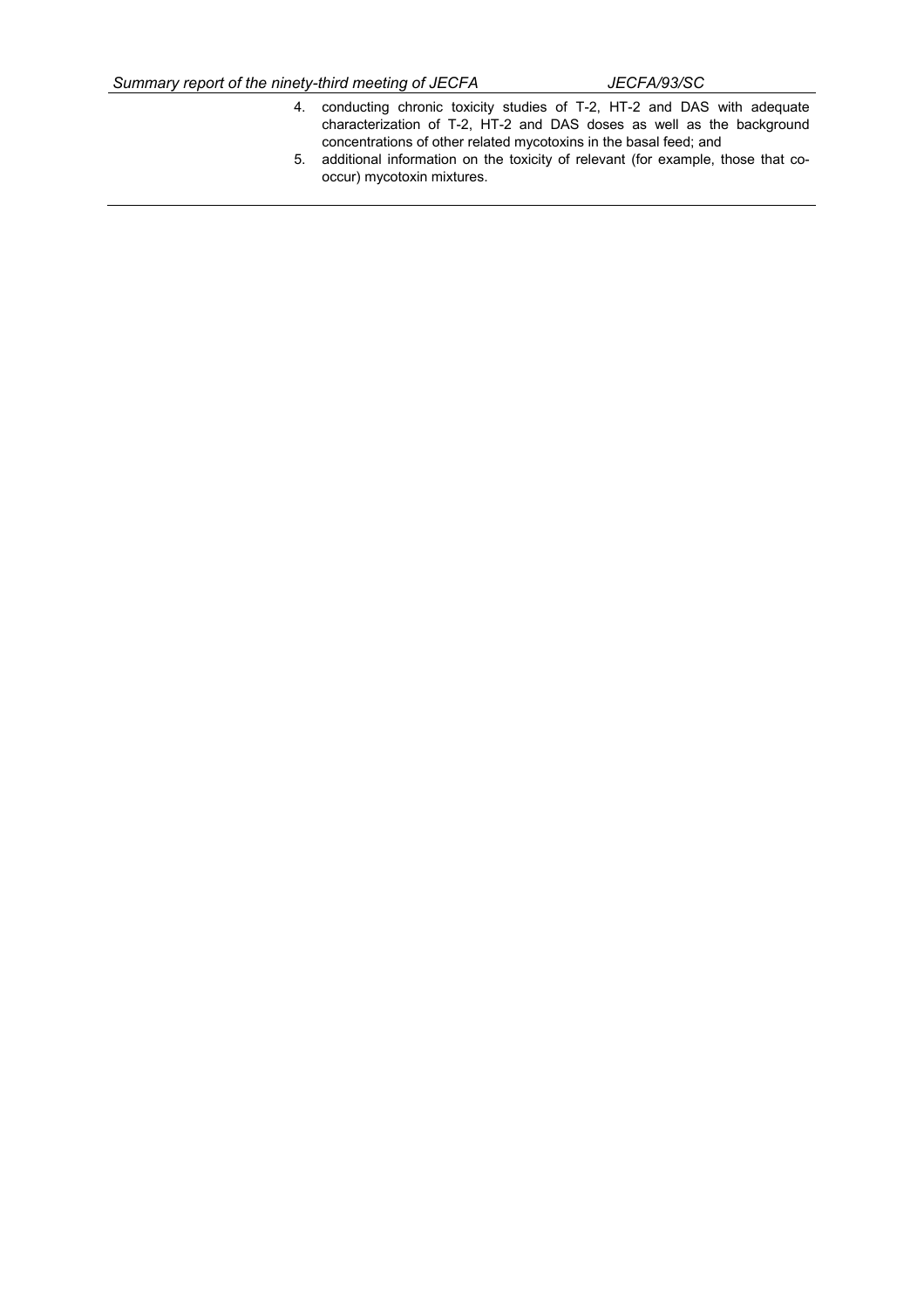# **Annex 1**

### **Ninety-third meeting of the Joint FAO/WHO Expert Committee on Food Additives**

Virtual meeting, 24, 25, 29, 30 March and 1 April 2022

### **Members**

Dr A. Agudo, Unit of Nutrition and Cancer, Catalan Institute of Oncology, Barcelona, Spain Dr S. Barlow, Brighton, East Sussex, England

- Dr D.J. Benford, Cheddington (Bucks), England (*Chairperson*)
- Dr N. Fletcher, Food Standards Australia New Zealand, Canberra, ACT, Australia
- Dr U. Mueller, Perth, Australia (*Rapporteur*)
- Mr M. Feeley, Ottawa, Canada
- Dr G.S. Shephard, Cape Town, South Africa
- Dr J. Schlatter, Zurich, Switzerland

#### **WHO temporary advisers**

- Mr A. Afghan, Health Products and Foods Branch, Health Canada/Government of Canada, Canada
- Mr P.J. Cressey, Institute of Environmental Science and Research Limited (ESR), Christchurch, New Zealand
- Dr L. Edler, Dudenhofen, Germany
- Dr Y. Kiparissis, Health Products and Foods Branch, Health Canada/Government of Canada, Canada
- Dr E. Kirrane, US Environmental Protection Agency's Center for Public Health and Environmental Assessment, Research Triangle Park, NC, United States of America
- Dr J.-C. LeBlanc, Laboratory for Food Safety, French Agency for Food, Environmental and Occupational Health and Safety (ANSES), Maisons-Alfort Cedex, France
- Dr M. Wheeler, NIH/NIEHS Biostatistics and Computational Biology Branch, Research Triangle Park, NC, United States of America

#### **FAO experts**

Professor S. Edwards, Harper Adams University, Shropshire, England

Professor P.W. Li, Oil Crops Research Institute, Chinese Academy of Agricultural Sciences, Wuhan, China

## **Secretariat**

- Dr V. Fattori, Food Systems and Food Safety Division, Food and Agriculture Organization of the United Nations, Rome, Italy (*FAO Secretariat*)
- Ms N.Y. Ho, Department of Nutrition and Food Safety, World Health Organization, Geneva, Switzerland (*WHO Joint Secretariat*)
- Dr M. Lipp, Food Systems and Food Safety Division, Food and Agriculture Organization of the United Nations, Rome, Italy (*FAO Secretariat*)
- Mr K. Petersen, Department of Nutrition and Food Safety, World Health Organization, Geneva, Switzerland (*WHO Joint Secretary*)
- Ms S. Kaplan, Bern, Switzerland (*WHO Technical Editor*)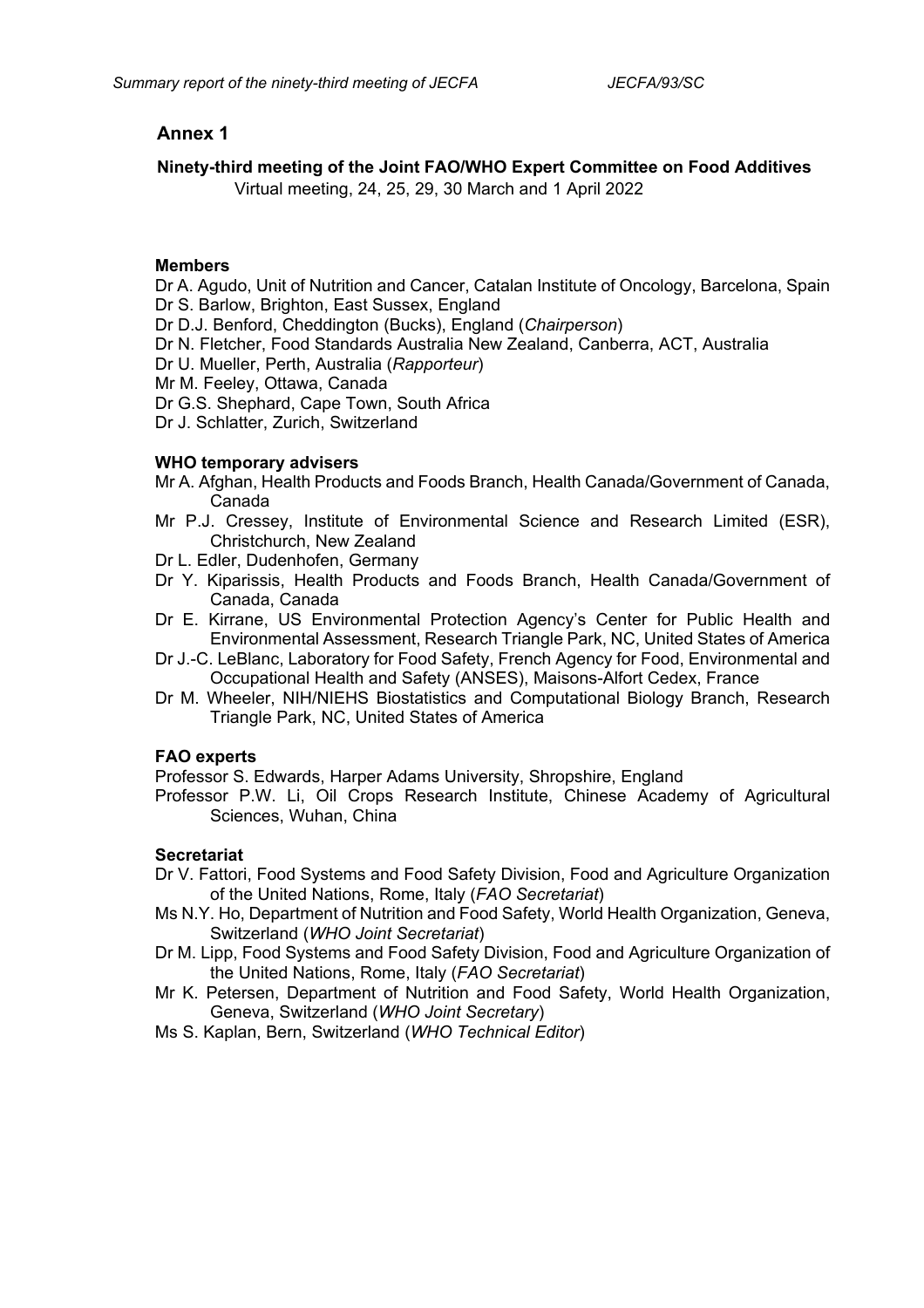# **Annex 2**

## **Future work and recommendations**

The Committee recommended the following:

- 1. Development of analytical multi-mycotoxin methods and standards for the quantification of type A trichothecenes and their various metabolites that occur in planta;
- 2. Research to investigate the spatial distribution of T-2 and HT-2 in agricultural commodities to ensure standard sampling methods for mycotoxins are appropriate;
- 3. That occurrence data for T-2, HT-2 and DAS from a wider range of countries be generated using analytical methods with suitably low LODs, to decrease the uncertainty in dietary exposure estimates and confirm the geographical distribution of these toxins;
- 4. Conducting chronic toxicity studies of T-2, HT-2 and DAS with adequate characterization of T-2, HT-2 and DAS doses as well as the background concentrations of other related mycotoxins in the basal feed; and
- 5. Additional information on the toxicity of relevant (for example, those that co-occur) mycotoxin mixtures.